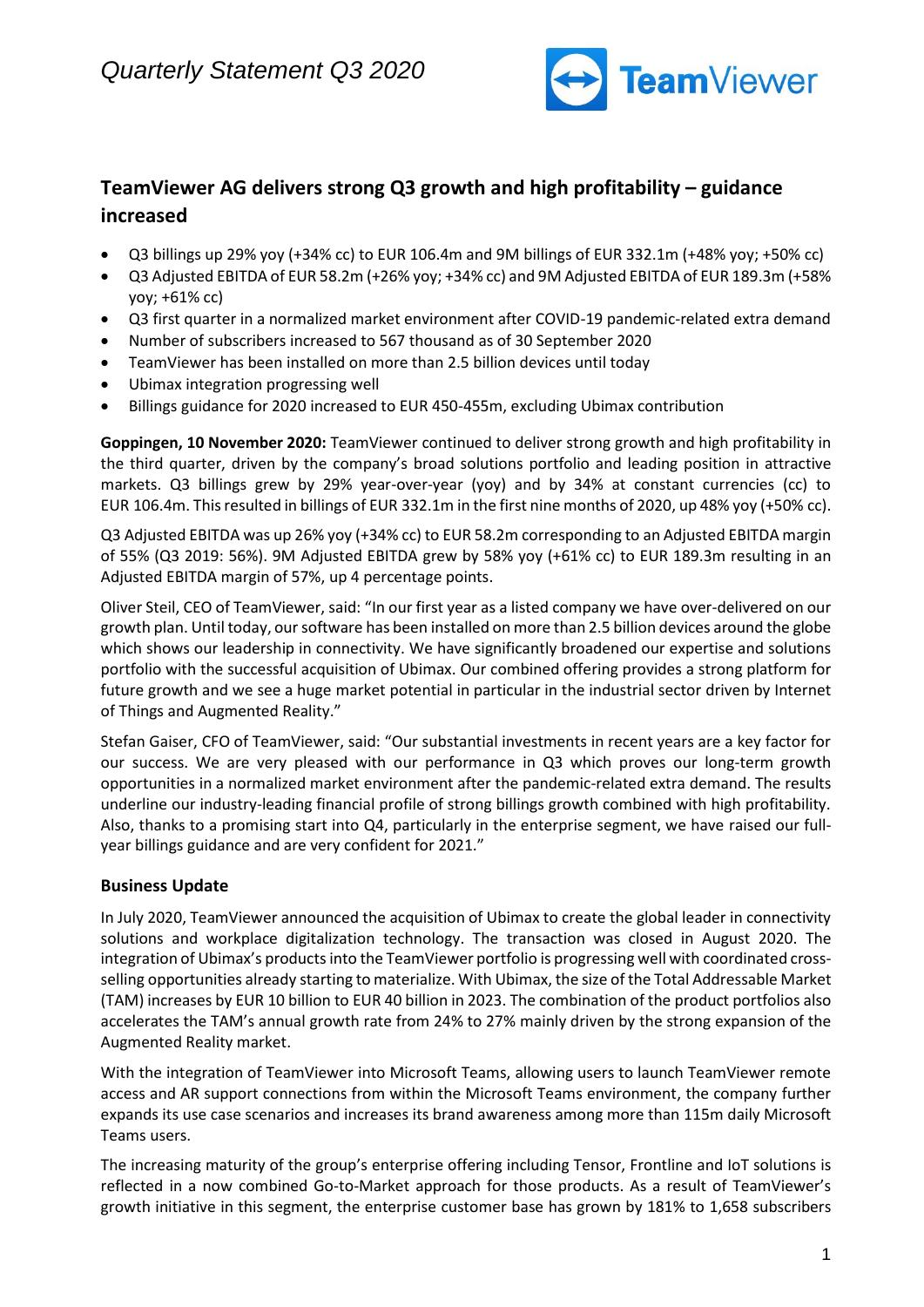

over the last twelve months (30 September 2019: 590). The number of total subscribers increased to 567thousand (30 September 2019: 432 thousand) while the net retention rate of 104% led to a further expansion of more predictable annual recurring billings from retained subscribers.

In the first nine months, TeamViewer continued to invest significantly across all functions with a focus on Sales and R&D. The group has added about 370 employees (full-time equivalents) since the start of the year, thereof more than 120 in software engineering and nearly 150 across all sales functions. Despite those significant investments TeamViewer was able to further expand its Adjusted EBITDA margin.

In addition, TeamViewer signed the UN Global Compact initiative and has received favorable ESG ratings from various independent agencies. These include the "AA" ESG rating from the agency MSCI, awarding TeamViewer as a leader in ESG in the Software & IT Services sector.

| <b>EUR</b> m                         | Q3 2020 | Q3 2019 | Δ yoy | $\Delta$ cc | 9M 2020 | 9M 2019 | Δ yoy | $\Delta$ CC |
|--------------------------------------|---------|---------|-------|-------------|---------|---------|-------|-------------|
| <b>Billings</b>                      | 106.4   | 82.7    | 29%   | 34%         | 332.1   | 224.3   | 48%   | 50%         |
| <b>EMEA</b>                          | 48.0    | 36.1    | 33%   | 34%         | 172.9   | 116.0   | 49%   | 50%         |
| <b>AMERICAS</b>                      | 42.3    | 35.9    | 18%   | 27%         | 113.3   | 77.0    | 47%   | 50%         |
| APAC                                 | 16.1    | 10.7    | 51%   | 56%         | 46.0    | 31.3    | 47%   | 49%         |
| Adj. EBITDA                          | 58.2    | 46.0    | 26%   | 34%         | 189.3   | 119.6   | 58%   | 61%         |
| Margin                               | 55%     | 56%     | (1pp) |             | 57%     | 53%     | 4pp   |             |
| Subscribers (thousand) <sup>1)</sup> | 567     | 432     | 31%   |             |         |         |       |             |
| Net Retention Rate <sup>1)</sup>     | 104%    | 103%    | 1pp   |             |         |         |       |             |
| Employes <sup>2</sup>                | 1,213   | 772     | 57%   |             |         |         |       |             |

## **Key Figures**

1) LTM, 30 September

2) Full-time equivalents, 30 September

| EUR <sub>m</sub>               | Q3 2020 | Q3 2019 | Δ yoy | <b>9M 2020</b> | <b>9M 2019</b> | Δ γογ |
|--------------------------------|---------|---------|-------|----------------|----------------|-------|
| <b>Revenue (IFRS)</b>          | 117.2   | 102.0   | 15%   | 334.6          | 283.3          | 18%   |
| <b>EMEA</b>                    | 63.7    | 57.2    | 11%   | 183.2          | 160.3          | 14%   |
| <b>AMERICAS</b>                | 38.0    | 32.3    | 18%   | 108.5          | 88.5           | 23%   |
| APAC                           | 15.5    | 12.6    | 23%   | 43.0           | 34.5           | 25%   |
| <b>Operating Profit (EBIT)</b> | 43.8    | 18.1    | 142%  | 125.7          | 108.3          | 16%   |
| Margin                         | 37%     | 18%     | 20pp  | 38%            | 38%            | (1pp) |
| <b>Levered Free Cash Flow</b>  | 29.9    | 29.1    | 3%    | 109.4          | 45.2           | 142%  |

# **Financial Update**

All regions have contributed to the group's strong billings growth. APAC's Q3 billings grew the fastest by 56% cc delivering EUR 16.1m, due to a very strong performance in Japan and China. EMEA remained the largest of the three regions with Q3 billings of EUR 48.0m, up 34% cc – the strong performance was very well balanced across EMEA, including key markets like Germany, UK and France. The AMERICAS showed particularly strong traction in enterprise, delivering EUR 42.3m of billings in Q3. Adjusted for currency effects considering the devaluation of the US-Dollar as well as other currencies in the region, billings grew by 27%.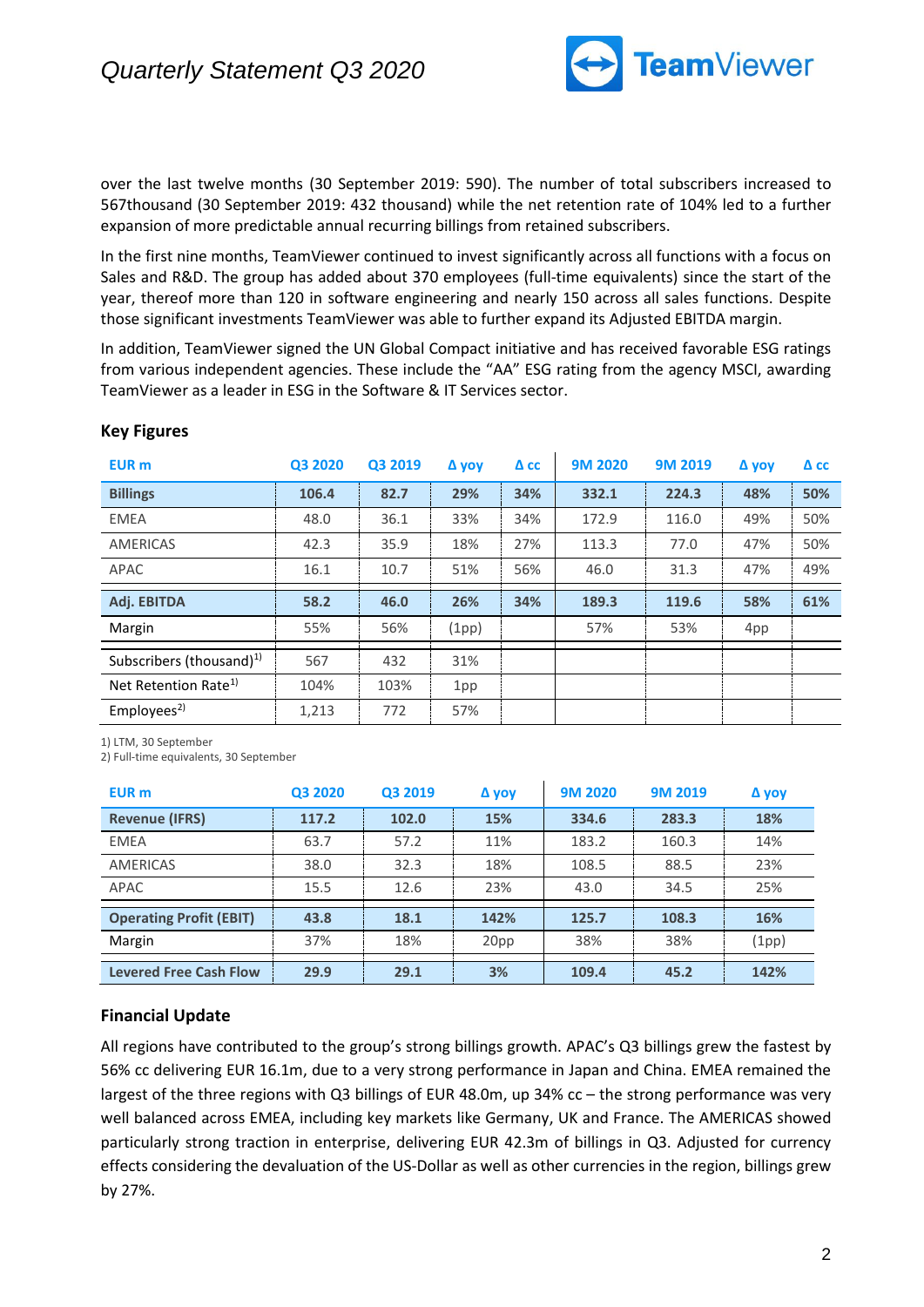

Revenue (IFRS) exceeded billings in the third quarter (EUR 117.2m) and in the first nine months (EUR 334.6m) due to the recognition of deferred perpetual license revenue during the first nine months as well as subscription deferred revenue releases in the third quarter.

TeamViewer's high profitability continues to translate into very strong cash generation. Net cash from operating activities grew by 92% yoy in the first nine months to EUR 160.4m, while levered free cash flow increased by 142% to EUR 109.4m. Despite the Ubimax acquisition net leverage remained low at 2.0 times Adjusted EBITDA (30 June 2020: 1.9x).

# **Raising Full Year Billings Guidance**

Following the very strong performance in the first nine months and a promising start into the fourth quarter, particularly in the enterprise segment, TeamViewer has increased its full-year billings guidance to EUR 450-455m from previous estimates of around EUR 450m. This does not include the contributions from the Ubimax business and corresponds to 38.5 – 40.0% billings growth yoy (40.5 – 42.0% cc). TeamViewer still expects revenue of at least EUR 450m, an Adjusted EBITDA margin of around 56% and a capital expenditure of EUR 25 to 30m. In 2021 and beyond, TeamViewer continues to benefit from global megatrends around digitalization and sustainability.

## **Conference Call and Webcast Details**

Oliver Steil (CEO) and Stefan Gaiser (CFO) will host an analyst and investor conference call at 14:00 CET on 10 November 2020 to discuss the results. The audio webcast can be followed via https://webcasts.eqs.com/teamviewer20201110. A replay will be available on the Investor Relations website under https://ir.teamviewer.com/websites/teamviewer/English/1/investor-relations.html. The accompanying presentation can be also downloaded there.

###

#### **About TeamViewer**

TeamViewer is a leading global technology company that provides a connectivity platform to remotely access, control, manage, monitor, and repair devices of any kind – from laptops and mobile phones to industrial machines and robots. Although TeamViewer is free of charge for private use, it has more than 500,000 subscribers and enables companies of all sizes and from all industries to digitalize their businesscritical processes through seamless connectivity. Against the backdrop of global megatrends like device proliferation, automation and new work, TeamViewer proactively shapes digital transformation and continuously innovates in the fields of Augmented Reality, Internet of Things or Artificial Intelligence. Since the company's foundation in 2005, TeamViewer's software has been installed on more than 2.5 billion devices around the world. The company is headquartered in Goppingen, Germany, and employs more than 1,200 people globally. In 2019, TeamViewer achieved billings of around EUR 325m. TeamViewer AG (TMV) is listed at Frankfurt Stock Exchange and belongs to the MDAX. Further information can be found at www.teamviewer.com.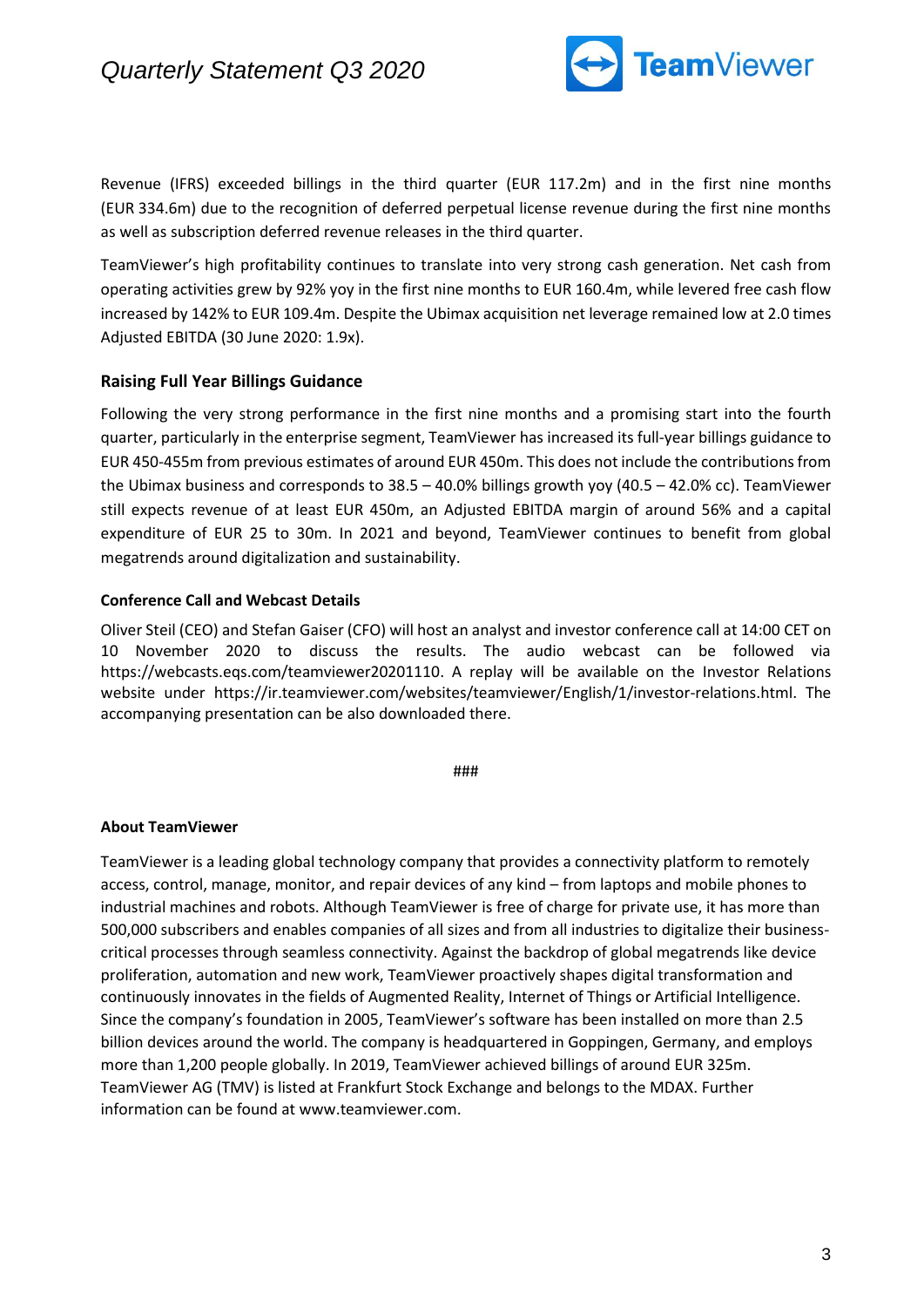# *Quarterly Statement Q3 2020*



**Contact**

**Press Contact TeamViewer Martina Dier** Director, Communications Phone: +49 (0)7161 97200 10 E-Mail: [press@teamviewer.com](mailto:press@teamviewer.com) **Investor Relations Contact TeamViewer Carsten Keller** Head of Investor Relations and Capital Markets Phone: +49 (0)151 1941 7780 E-Mail: [ir@teamviewer.com](mailto:ir@teamviewer.com)

Goppingen, 10 November 2020

#### **Financial Calendar**

Q4/FY 2020 Financial Update 11 January 2021

Q4/FY 2020 Preliminary Results 16 February 2021

**IMPORTANT NOTICE** 

Certain statements in this communication may constitute forward looking statements. These statements are based on assumptions that are believed to be reasonable at the time they are made, and are subject to significant risks and uncertainties, including, but not limited to, those risks and uncertainties described in TeamViewer's disclosures. You should not rely on these forward-looking statements as predictions of future events and we undertake no obligation to update or revise these statements. Our actual results may differ materially and adversely from any forward-looking statements discussed in these statements due to several factors, including without limitation, risks from macroeconomic developments, external fraud, lack of innovation capabilities, inadequate data security and changes in competition levels. All stated figures are unaudited.

#### **Alternative performance measures (APMs)**

This document contains certain alternative performance measures (collectively, "*APMs"*) including billings and Adjusted EBITDA that are not required by, or presented in accordance with, IFRS, German GAAP or any other generally accepted accounting principles. TeamViewer presents APMs because they are used by management in monitoring, evaluating and managing its business and management believes these measures provide an enhanced understanding of TeamViewer's underlying results and related trends. The definitions of the APMs may not be comparable to other similarly titled measures of other companies and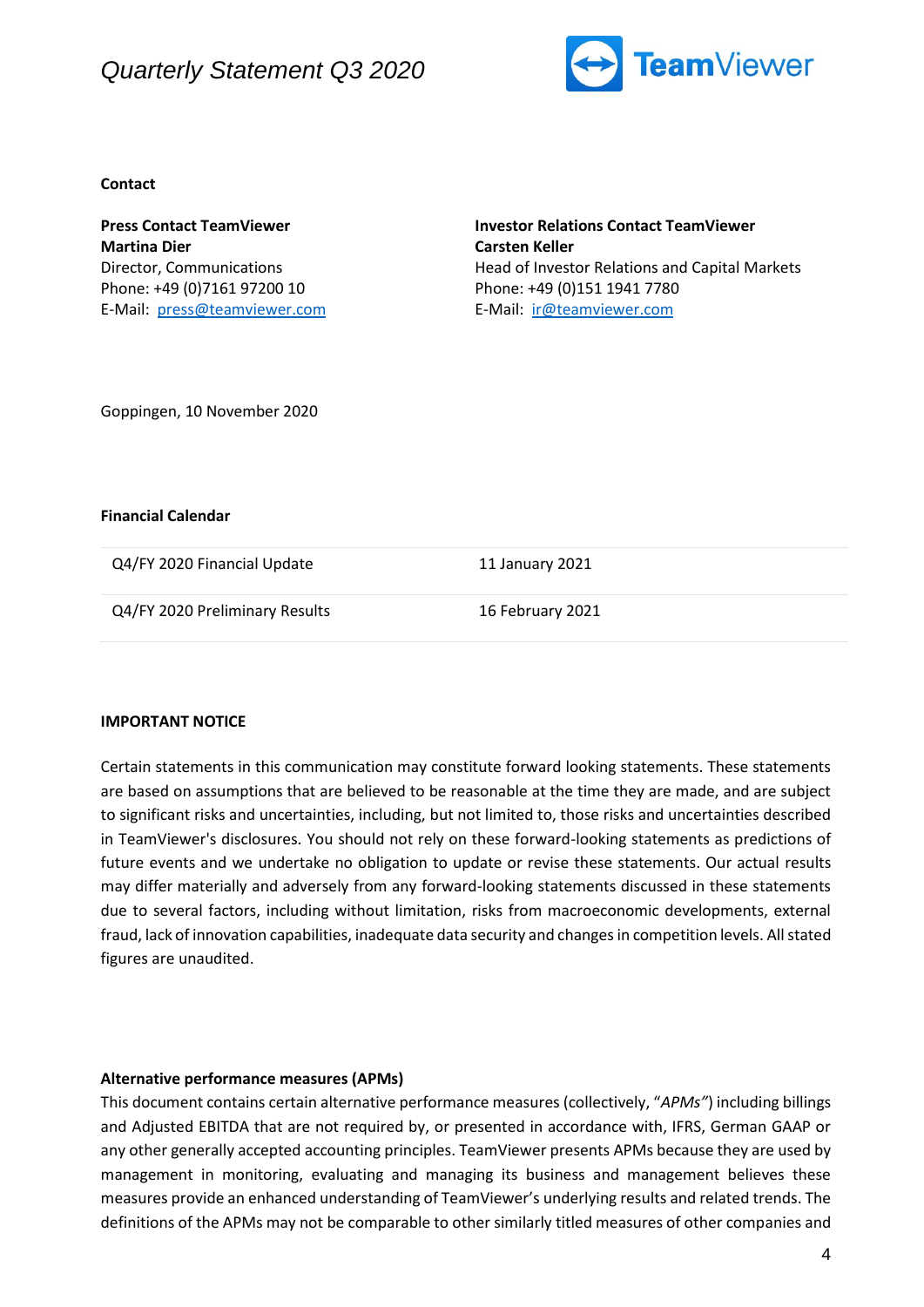

have limitations as analytical tools and should, therefore, not be considered in isolation or as a substitute for analysis of TeamViewer's operating results as reported under IFRS or German GAAP. APMs such as billings and Adjusted EBITDA are not measurements of TeamViewer's performance or liquidity under IFRS or German GAAP and should not be considered as alternatives to results for the period or any other performance measures derived in accordance with IFRS, German GAAP or any other generally accepted accounting principles or as alternatives to cash flow from operating, investing or financing activities.

TeamViewer has defined each of the following APMs as follows:

"Billings" represent the (net) value of goods and services invoiced to customers in a given period whose realization is probable – it is defined as revenue adjusted for change in deferred revenue P&L-effective; "Adjusted EBITDA" means EBITDA, adjusted for P&L-effective changes in deferred revenue as well as for certain special items relating to share based compensations and other material items that are not reflective of the operating performance of the business;

"Adjusted EBITDA margin" means Adjusted EBITDA as a percentage of billings.

#### **Operational metrics and other financial measures for information purposes**

This document also includes further certain operational metrics, such as Net Retention Rate, and additional financial measures that are not required by, or presented in accordance with IFRS, German GAAP or any other generally accepted accounting principles (collectively, "other financial measures"). TeamViewer presents these operational metrics and other financial measures for information purposes and because they are used by the management for monitoring, evaluating and managing its business. The definitions of these operational metrics and other financial metrics may not be comparable to other similarly titled measures of other companies and have limitations as analytical tools and should, therefore, not be considered in isolation or as a substitute for analysis of TeamViewer's operating results, performance or liquidity as reported under IFRS or German GAAP.

TeamViewer has defined these operational metrics and other financial measures for information purposes as follows:

"Net retention rate" means annual recurring billings of existing subscription customers during the period considered less gross value churn plus billings from upselling and cross-selling, including foreign exchange effects and expiring discounts, as a percentage of annual recurring billings in the previous the period;

"Levered free cash flow" (FCFE) means net cash from operating activities less capital expenditure for property, plant and equipment and intangible assets (excl. M&A), payments for the capital element of lease liabilities and interest paid for borrowings and lease liabilities; and

"Net leverage" meansthe ratio of net financial debt (sum of interest-bearing loans and borrowings, current and non-current, less cash and cash equivalents) to Adjusted EBITDA.

The use by TeamViewer AG of an MSCI ESG RESEARCH LLC or its affiliates ("MSCI") data, and the use of MSCI logos, trademarks, service marks or index names herein, do not constitute a sponsorship, endorsement, recommendation, or promotion of TeamViewer AG by MSCI. MSCI services and data are the property of MSCI or its information providers, and are provided 'as-is' and without warranty. MSCI names and logos are trademarks or services of MSCI.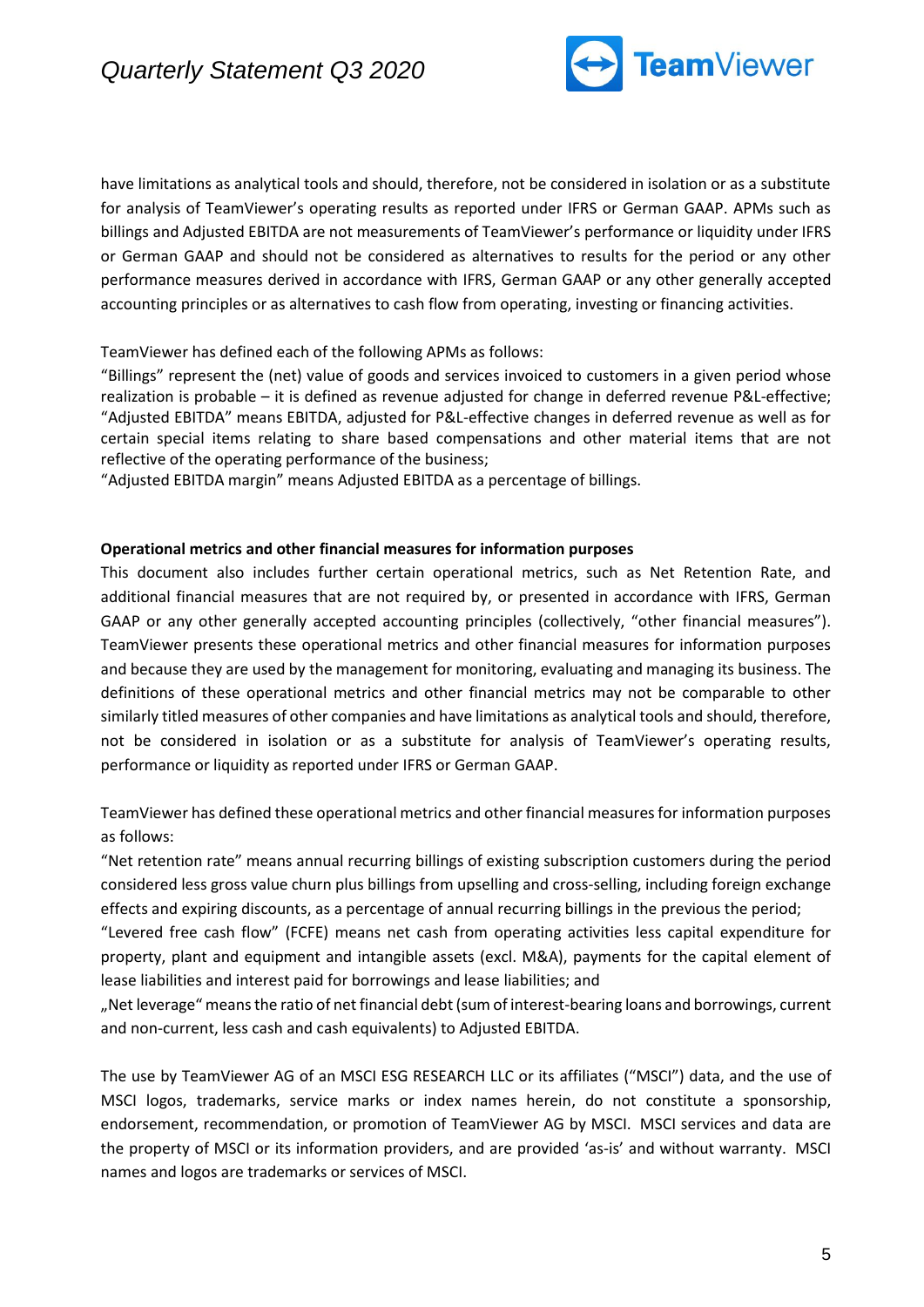# *Quarterly Statement Q3 2020*



# **Consolidated Profit & Loss Statement**

| in thousands of euro                        | Q3 2020   | Q3 2019   | Δ%      |
|---------------------------------------------|-----------|-----------|---------|
| Revenue                                     | 117,197   | 102,021   | 15%     |
| Cost of sales                               | (16, 352) | (12, 646) | 29%     |
| <b>Gross profit</b>                         | 100,845   | 89,374    | 13%     |
| Other income                                | 1,504     | 7,843     | $-81%$  |
| Research and development                    | (12,067)  | (10, 289) | 17%     |
| <b>Sales</b>                                | (19, 145) | (14, 148) | 35%     |
| Marketing                                   | (9,484)   | (6, 186)  | 53%     |
| General and administrative                  | (15, 735) | (43, 515) | $-64%$  |
| Other expenses                              | 62        | (431)     | $-114%$ |
| Bad debt expenses                           | (2, 228)  | (4, 572)  | $-51%$  |
| <b>Operating profit</b>                     | 43,752    | 18,078    | 142%    |
| Unrealised foreign exchange gains/          |           |           |         |
| (losses)                                    | 12,372    | 3,336     | 271%    |
| Realised foreign exchange gains/            |           |           |         |
| (losses)                                    | 382       | (21, 344) | $-102%$ |
| Finance income                              | 2,752     | 16,543    | $-83%$  |
| Finance cost                                | (4,820)   | (37, 295) | $-87%$  |
| <b>Profit before taxation</b>               | 54,437    | (20, 682) | $-363%$ |
| Tax income/(expenses)                       | (22, 812) | 34,294    | $-167%$ |
| Profit/(loss) for the period                | 31,625    | 13,613    | 132%    |
| Other comprehensive income for the period   |           |           |         |
| Items that may be reclassified to profit or |           |           |         |
| loss in subsequent periods                  | (634)     | 530       | $-220%$ |
| Hedge reserve, gross                        | (14)      | 6         | $-319%$ |
| Exchange differences on translation of      |           |           |         |
| foreign operations                          | (620)     | 524       | $-218%$ |
| Total comprehensive income for the period   | 30,991    | 14,143    | 119%    |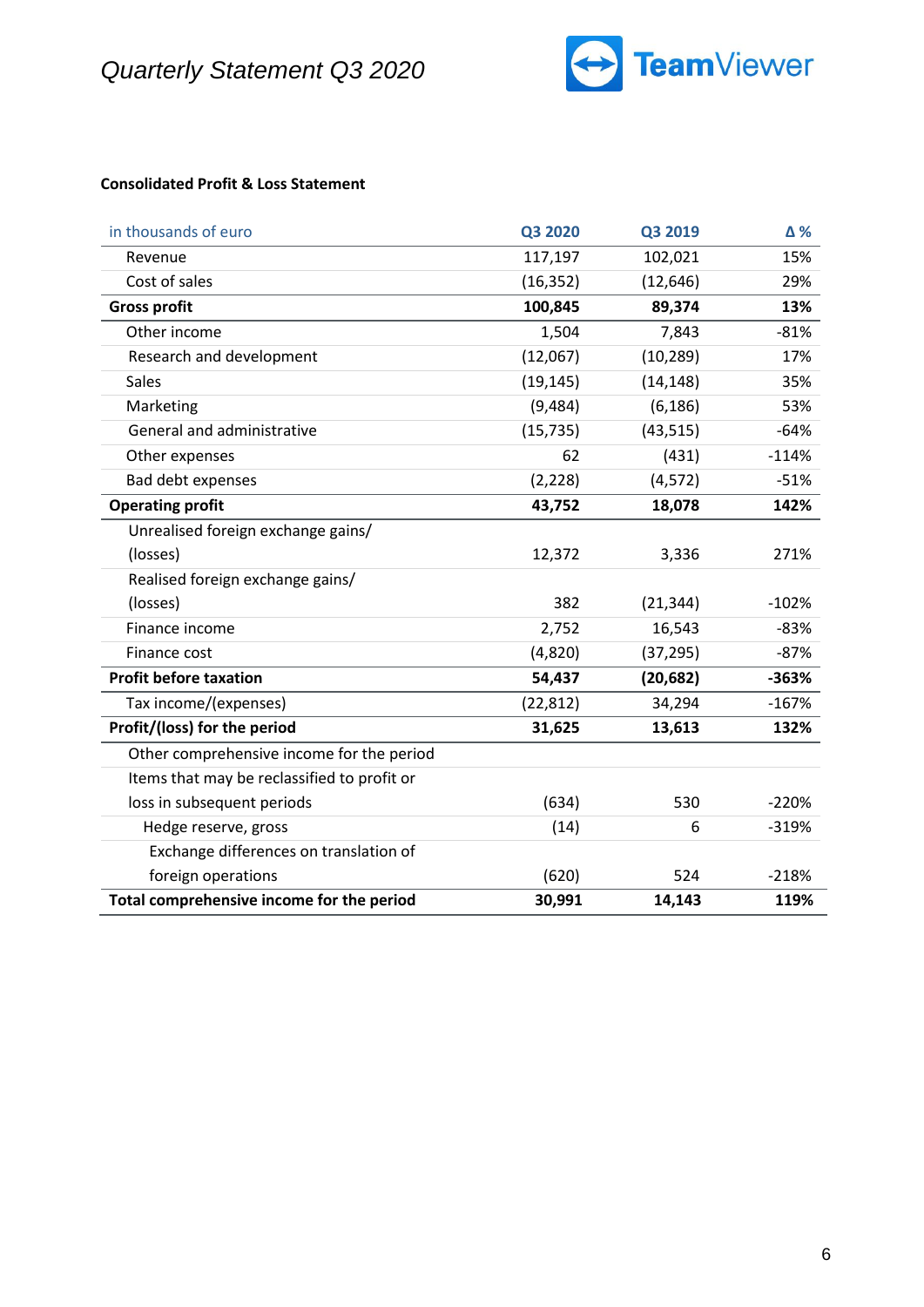



# **Consolidated Balance Sheet**

| in thousands of euro            | 30 September 2020 | <b>31 December 2019</b> |
|---------------------------------|-------------------|-------------------------|
| <b>Non-current assets</b>       |                   |                         |
| Goodwill                        | 647,117           | 590,445                 |
| Intangible assets               | 261,889           | 235,831                 |
| Property, plant and equipment   | 36,353            | 26,480                  |
| <b>Financial assets</b>         | 5,258             | 4,424                   |
| Other assets                    | 864               | 1,740                   |
| Deferred tax assets             | 0                 | 6,266                   |
| <b>Total non-current assets</b> | 951,481           | 865,187                 |
| <b>Current assets</b>           |                   |                         |
| Inventories                     | 539               | 0                       |
| Trade receivables               | 16,068            | 11,756                  |
| Other assets                    | 10,245            | 5,856                   |
| Tax assets                      | 0                 | 4,972                   |
| <b>Financial assets</b>         | 1,950             | 0                       |
| Cash and cash equivalents       | 52,969            | 71,153                  |
| <b>Total current assets</b>     | 81,772            | 93,737                  |
| <b>Total assets</b>             | 1,033,253         | 958,924                 |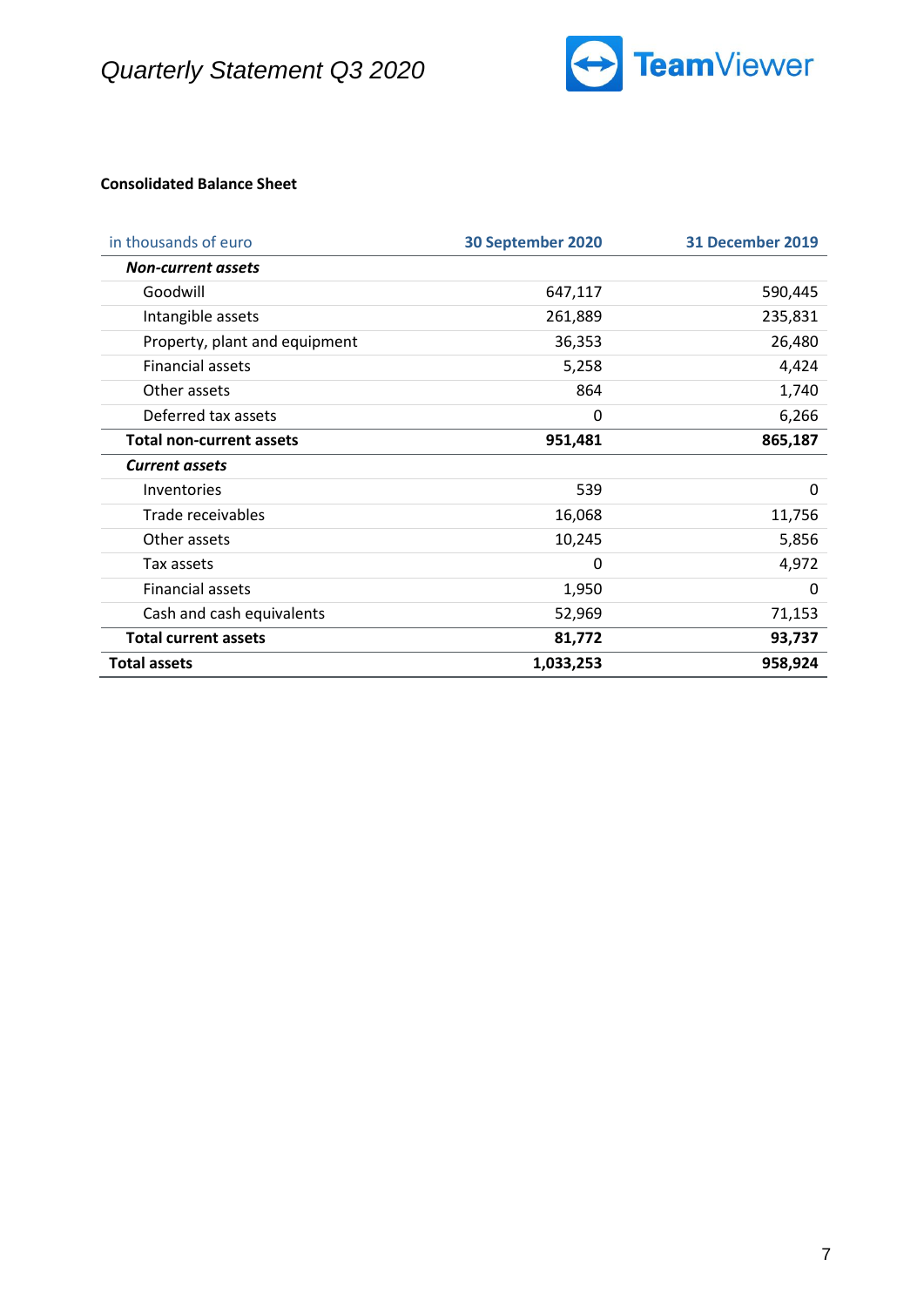



# **Consolidated Balance Sheet (cont'd)**

| in thousands of euro                       | 30 September 2020 | <b>31 December 2019</b> |
|--------------------------------------------|-------------------|-------------------------|
| Equity                                     |                   |                         |
| Issued capital                             | 200,000           | 200,000                 |
| Capital reserve                            | 353,854           | 320,661                 |
| (Accumulated losses)/retained earnings     | (355, 793)        | (429, 881)              |
| Hedge reserve                              | (76)              | 0                       |
| Foreign currency translation reserve       | 428               | 1,081                   |
| Total equity attributable to owners of the |                   |                         |
| parent                                     | 198,413           | 91,861                  |
| <b>Non-current liabilities</b>             |                   |                         |
| Provisions                                 | 289               | 235                     |
| <b>Financial liabilities</b>               | 472,732           | 582,538                 |
| Deferred revenue                           | 568               | 2,572                   |
| Deferred and other liabilities             | 975               | 0                       |
| Deferred tax liabilities                   | 21,449            | 308                     |
| <b>Total non-current liabilities</b>       | 496,014           | 585,652                 |
| <b>Current liabilities</b>                 |                   |                         |
| Provisions                                 | 2,118             | 3,284                   |
| <b>Financial liabilities</b>               | 82,606            | 34,260                  |
| Trade payables                             | 8,312             | 9,069                   |
| Deferred revenue                           | 207,255           | 210,250                 |
| Deferred and other liabilities             | 35,158            | 17,793                  |
| Other financial liabilities                | 62                | 6,642                   |
| <b>Tax liabilities</b>                     | 3,315             | 114                     |
| <b>Total current liabilities</b>           | 338,826           | 281,411                 |
| <b>Total liabilities</b>                   | 834,840           | 867,063                 |
| <b>Total equity and liabilities</b>        | 1,033,253         | 958,924                 |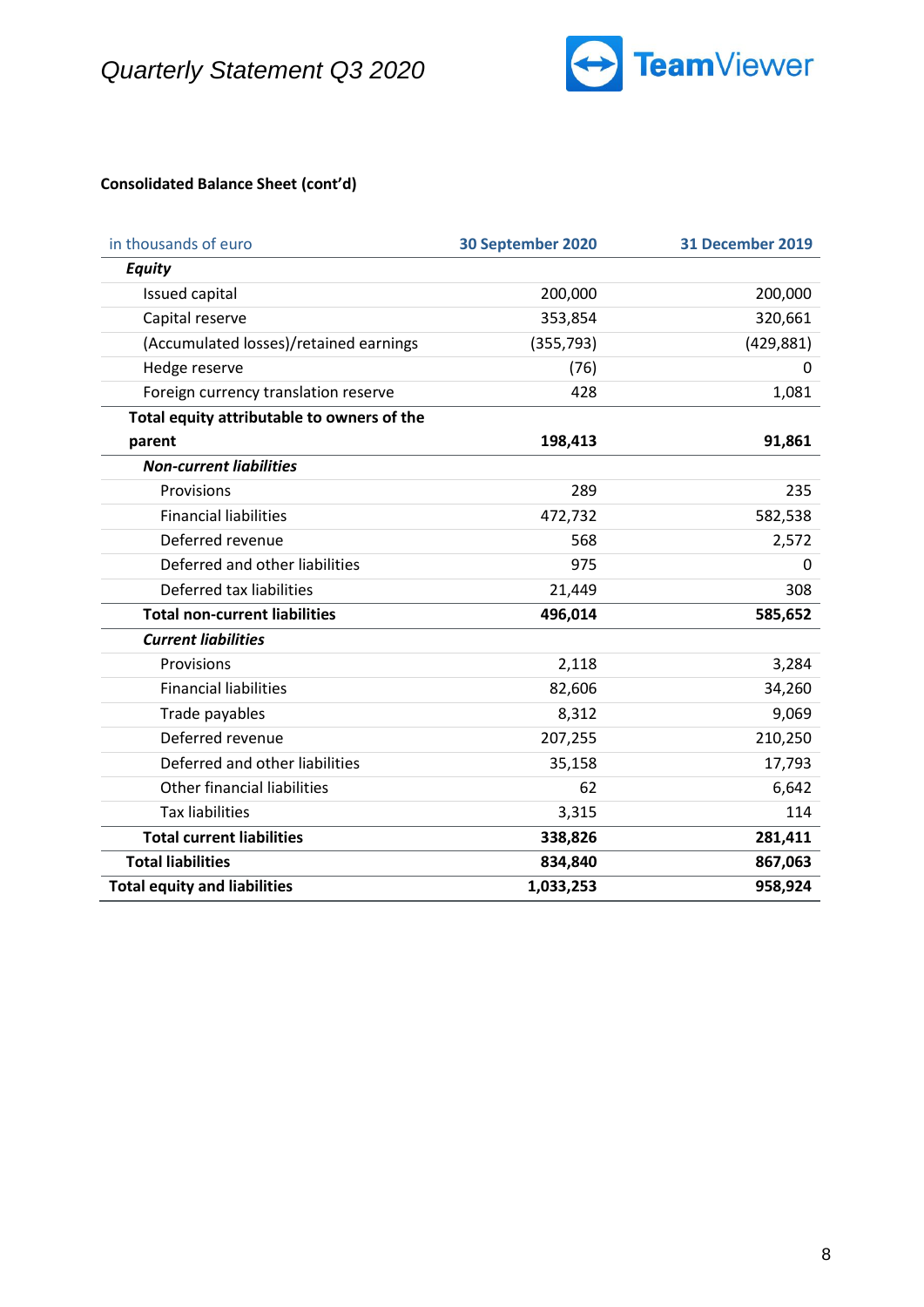

# **Consolidated Cash Flow Statement**

| in thousands of euro                                          | <b>9M 2020</b> | 9M 2019    |
|---------------------------------------------------------------|----------------|------------|
| Cash flows from operating activities                          |                |            |
| Profit before taxation                                        | 124,130        | 49,070     |
| Depreciation, amortisation and impairment of non-current      |                |            |
| assets                                                        | 29,641         | 27,096     |
| (Gain)/loss from the sale of property, plant and equipment    | $\overline{7}$ | (18)       |
| Increase/(decrease) in provisions                             | (137)          | 669        |
| Non-operational foreign exchange (gains)/                     |                |            |
| losses                                                        | (17, 342)      | 20,320     |
| Expenses for share-based compensation                         | 33,193         | 27,088     |
| Net financial result                                          | 15,424         | 37,825     |
| Change in deferred revenue                                    | (5, 116)       | (61, 250)  |
| Changes in other net working capital and other                | 5,170          | (1,850)    |
| Income tax paid                                               | (24, 707)      | (15, 245)  |
| Interest paid / received other than from financing activities | 94             | (18)       |
| Net cash from operating activities                            | 160,357        | 83,688     |
| Cash flows from investing activities                          |                |            |
| Capital expenditure for property, plant and equipment and     |                |            |
| intangible assets                                             | (22, 781)      | (8, 144)   |
| Proceeds from the sale of property, plant and equipment       | 23             | 18         |
| Payments for the acquisition of non-current financial assets  | (51)           | 0          |
| Interest received                                             | 0              | 382        |
| Acquisition of subsidiaries                                   | (84,053)       | 0          |
| Net cash used in investing activities                         | (106, 862)     | (7, 744)   |
| <b>Cash flows from financing activities</b>                   |                |            |
| Repayments of borrowings                                      | (38, 987)      | (179, 113) |
| Proceeds from bank borrowings                                 | 0              | 74,017     |
| Payments for the capital element of lease                     |                |            |
| liabilities                                                   | (3, 358)       | (3,839)    |
| Interest paid for borrowings and lease                        |                |            |
| liabilities                                                   | (24, 837)      | (26, 505)  |
| Proceeds/(payments) from the settlement of derivatives        | 0              | (98)       |
| Proceeds/(payments) in equity                                 | 0              | 25         |
| Net cash used in financing activities                         | (67, 182)      | (135, 512) |
| Net change in cash and cash equivalents                       | (13, 687)      | (59, 568)  |
| Net foreign exchange rate difference                          | (4,614)        | 1,646      |
| Net change from cash risk provisioning                        | 117            | 914        |
| Internal combinations and transfers                           | 0              | 3,768      |
| Cash and cash equivalents at beginning of period              | 71,153         | 79,939     |
| Cash and cash equivalents at end of period                    | 52,969         | 26,698     |